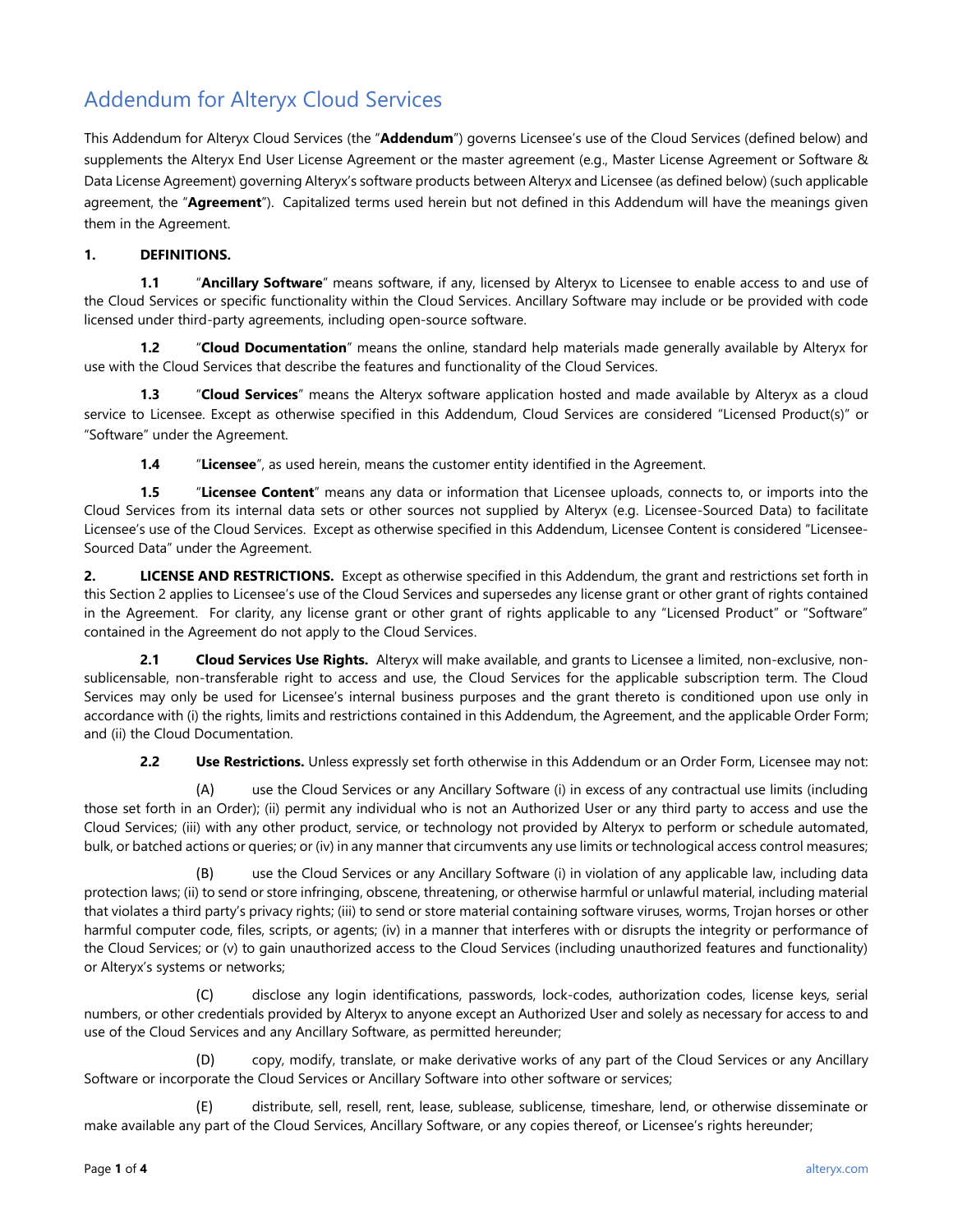(F) make any attempt to unlock or bypass any initialization system or encryption techniques utilized by the Cloud Services;

(G) alter, remove, or obscure any product or service identification, proprietary legend, copyright, trademark, service mark, or other notices contained in or on the Cloud Services or any Ancillary Software;

(H) decompile, disassemble, decode, reverse engineer or in any other way attempt to derive, reconstruct, or discover a source code version of any Cloud Services, Ancillary Software or any components thereof, including any data or other materials incorporated therein;

(I) publicly disseminate performance information or analysis from any source relating to the Cloud Services or Ancillary Software;

(J) access or use the Cloud Services or any Ancillary Software for purposes of developing or operating products or services that are competitive with the Cloud Services or any other Alteryx product or service offering; or

(K) disclose the terms and conditions of this Addendum or any Order Form.

The use restrictions in this Section 2.2 apply in addition to any use restrictions and other limitations set forth in the Agreement or any Order.

**2.3 Regional Service Limitations.** Unless expressly permitted in the Order Form, Licensee may not use the Cloud Services in mainland China or Russia except at Licensee's sole risk. Any use of the Cloud Services in these regions is not subject to Alteryx's performance, SLA (as defined below), or support requirements, as set out in the Agreement, the Cloud Documentation, or the Order. Licensee warrants and agrees that Licensee shall not use the Cloud Services in any other country or territory where usage is restricted by local laws or regulations or by the laws or regulations of the United States.

## **3. LICENSEE RESPONSIBILITIES.**

**3.1** Licensee shall: (i) use the Cloud Services only in accordance with this Addendum, the Agreement, and the applicable Order Form; (ii) be responsible for all acts and omissions of Authorized Users in accessing and using the Cloud Services, including their compliance with this Addendum and applicable law; and (iii) implement and maintain appropriate security measures designed to prevent any unauthorized use of or access to the Cloud Services, and notify Alteryx immediately of any suspected or known unauthorized use of or access to the Cloud Services.

**3.2** Licensee has exclusive control and responsibility for (a) determining the Licensee Content used with the Cloud Services and the roles and any access controls applicable to its Authorized Users; (b) obtaining all necessary consents and providing any required notices applicable to Licensee Content and any processing by Alteryx of such Licensee Content; (c) the accuracy, quality, and legality of all Licensee Content; and (d) complying with any applicable terms and conditions of any thirdparty data, materials, products, services, technologies, platforms, or other components of the Cloud Services. ANY LIMITATIONS ON LICENSEE'S LIABILITY SET FORTH IN THE AGREEMENT WILL NOT APPLY TO A BREACH OF SECTIONS 2 AND 3 OF THIS ADDENDUM.

#### **4. LICENSEE CONTENT.**

**4.1 License Grant from Licensee.** During the subscription term, Licensee grants Alteryx and its Affiliates a limited, non-exclusive, royalty-free license to use, copy, transmit, sub-license, index, store, display, and process Licensee Content solely to the extent necessary to provide the Cloud Services to Licensee, to prevent or address service or technical problems, and to enforce its rights under this Addendum.

**4.2 Protection and Retention of Licensee Content.** During Licensee's subscription term to the Cloud Services, Alteryx will maintain reasonable administrative and technical safeguards designed to protect the security and confidentiality of Licensee Content in accordance with industry standards and applicable law. To the extent Licensee Content contains personal data, such License Content will be processed in accordance with Alteryx's Data Processing Agreement at [https://www.alteryx.com/dpa](https://nam02.safelinks.protection.outlook.com/?url=https%3A%2F%2Fwww.alteryx.com%2Fdpa&data=04%7C01%7Cmichael.splaver%40alteryx.com%7C4a104b84a942444e277308d96f344bfc%7C522f39d9303d488f9deba6d77f1eafd8%7C0%7C0%7C637663092666315589%7CUnknown%7CTWFpbGZsb3d8eyJWIjoiMC4wLjAwMDAiLCJQIjoiV2luMzIiLCJBTiI6Ik1haWwiLCJXVCI6Mn0%3D%7C1000&sdata=cAUjouMq2B8i2cTWp0EUZH5V0aECkyqDH8G5DDNOOds%3D&reserved=0). Alteryx will make Licensee Content available to Licensee for a period of thirty (30) days following termination of the Cloud Services, during which time Licensee may export or download the Licensee Content. Thereafter, Alteryx will have no obligation to maintain or provide any Licensee Content and will, unless prohibited by applicable law or legal order, delete all Licensee Content within the Cloud Services.

**4.3 Sensitive Data Prohibited.** Licensee is prohibited from using the Cloud Services with highly sensitive data, including, but not limited to, health or HIPAA-regulated data, payment card data, sensitive personal data, as defined by applicable data protection laws (including "sensitive personal data" under the GDPR), and other high-risk or regulated data types. Alteryx provides appropriate security for the Cloud Services based on the customary uses of its products by Alteryx customers. Licensee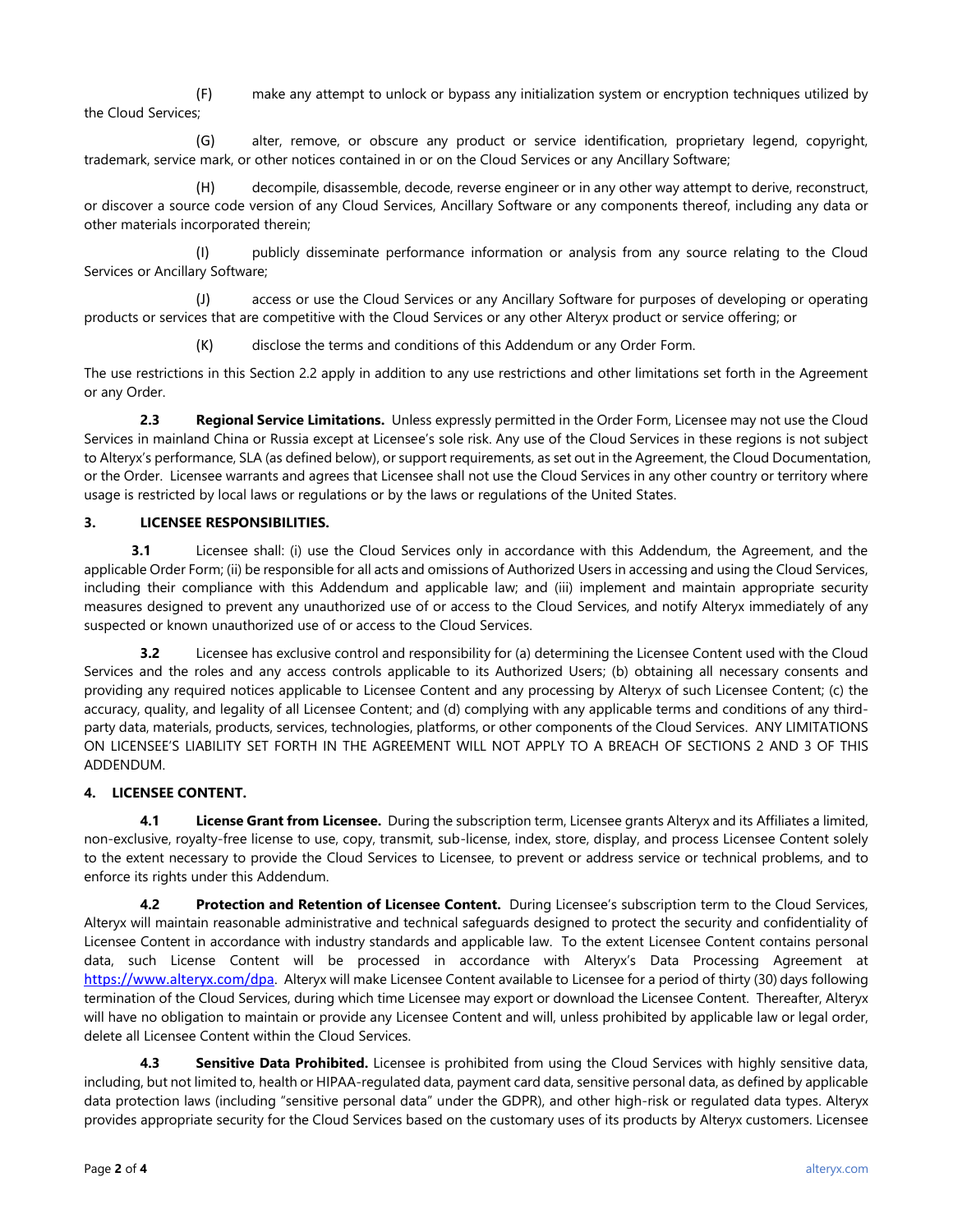is solely responsible for understanding and applying any laws, regulations, or industry standards specific to Licensee's industry or Licensee Content.

**4.4 Suspension of Access.** If Licensee becomes aware of any violation of this Addendum by an Authorized User, Licensee shall promptly suspend that Authorized User's access to the Cloud Services, effective immediately, until such time as the violation is cured. Where Alteryx reasonably determines that Licensee's use of the Cloud Services presents a material risk to the security or operations of Alteryx, any of its customers, or any products, systems, or services pertaining to the Cloud Services, Alteryx may, at any time, upon written notice to Licensee (solely to the extent prior notice is feasible):

(A) immediately suspend Licensee's access, in whole or in part, to the Cloud Services until all identified material risks are resolved; or

(B) as a final option, where Alteryx has first used commercially reasonable efforts to assist Licensee in the mitigation of such identified material risks, may terminate the Cloud Services.

**5. SUPPORT, SLA AND UPDATES.** For paid Cloud Services, Alteryx will provide support for the Cloud Services to Licensee at no additional charge, in accordance with the Alteryx Support Guidelines available at [https://www.alteryx.com/support-policy](https://www.alteryx.com/support-policy-and-guidelines)[and-guidelines](https://www.alteryx.com/support-policy-and-guidelines) (the "**Support Guidelines**") and as may be further specified in the applicable Order Form. Additionally, the Service Level Availability (SLA) terms available at **[https://www.alteryx.com/cloudsla](https://nam02.safelinks.protection.outlook.com/?url=https%3A%2F%2Fwww.alteryx.com%2Fcloudsla&data=04%7C01%7Cmichael.splaver%40alteryx.com%7C4a104b84a942444e277308d96f344bfc%7C522f39d9303d488f9deba6d77f1eafd8%7C0%7C0%7C637663092666315589%7CUnknown%7CTWFpbGZsb3d8eyJWIjoiMC4wLjAwMDAiLCJQIjoiV2luMzIiLCJBTiI6Ik1haWwiLCJXVCI6Mn0%3D%7C1000&sdata=ayMdDxuJVzI3IVjUCxTsoH7UBB0TcwTkH1448HdG4sw%3D&reserved=0)** apply to the Cloud Services**.** Alteryx reserves the right to update the Cloud Services at any time in its sole discretion.

**6. OWNERSHIP.** All title and intellectual property rights in and to any product or service provided by Alteryx to Licensee (including, but not limited to, the Cloud Services, content, application programming interfaces, and the Cloud Documentation) and all copies, modifications, and derivative works thereof (including any changes which incorporate Licensee's feedback) are owned or licensed by Alteryx and no ownership rights are conveyed to Licensee under this Addendum or otherwise. Nothing in this Addendum constitutes a waiver of Alteryx's rights under any laws, including, but not limited to, U.S. or international intellectual property laws. All rights not specifically granted under this Addendum and the Agreement are reserved by Alteryx and its suppliers, including any third-party licensors. Third-party licensors specifically retain title to all code, data, and other components of the Cloud Services owned by them. Licensee retains all title and intellectual property rights to Licensee Content and, except as expressly set forth herein, nothing in this Addendum shall be deemed as granting Alteryx any rights, title or interest in or to Licensee Content.

#### **7. LIMITED WARRANTY.**

**7.1 Cloud Services Warranty.** During the subscription term, Alteryx warrants that the Cloud Services, as delivered to Licensee, will operate in substantial conformity with the applicable Cloud Documentation ("**Cloud Warranty**"). Alteryx will have no obligation with respect to a warranty claim unless Licensee provides Alteryx with written notice of such claim within 45 days of the date on which the condition giving rise to the claim first appeared. Such notice must describe the specific way(s) in which the Cloud Services do not conform to the Cloud Warranty and include sufficient information for Alteryx to create a reproducible test case and confirm such non-conformity. If Alteryx, in its sole determination, confirms that the Cloud Services do not conform to the Cloud Warranty, Alteryx shall use commercially reasonable efforts to correct that non-conformity within a 30-day period (which may be mutually extended by the parties). If Alteryx cannot correct the non-conformity during the 30 day cure period, Licensee may give Alteryx a 30-day notice of its intent to terminate the Cloud Services. At the end of the notice period, if the Cloud Services still does not conform to the Cloud Warranty, Customer may elect to terminate the applicable Order Form for Cloud Services and receive a prorated refund of prepaid fees applicable to the remaining period of the current subscription term. THE FOREGOING RIGHT IS THE SOLE AND EXCLUSIVE REMEDY OF LICENSEE (AND ALTERYX'S SOLE LIABILITY) FOR A BREACH OF THE WARRANTY DESCRIBED IN THIS SECTION 7.1. With respect to the Cloud Services, the warranty and remedy described in this Section 7.1 supersedes any representations, warranties, and related remedies set forth in the Agreement. For clarity, any representations or warranties applicable to any "Licensed Product" or "Software" or other product or service contained in the Agreement do not apply to the Cloud Services.

**7.2 DISCLAIMERS.** TO THE MAXIMUM EXTENT NOT PROHIBITED BY APPLICABLE LAW AND EXCEPT FOR THE EXPRESS WARRANTIES IN THIS ADDENDUM, ALTERYX PROVIDES THE CLOUD SERVICES ON AN "AS-IS" BASIS. ALTERYX, ITS AFFILIATES, AND THIRD-PARTY PROVIDERS DISCLAIM AND MAKE NO OTHER REPRESENTATION OR WARRANTY OF ANY KIND, EXPRESS, IMPLIED OR STATUTORY, INCLUDING REPRESENTATIONS, GUARANTEES OR WARRANTIES OF MERCHANTABILITY, FITNESS FOR A PARTICULAR PURPOSE, TITLE, NON-INFRINGEMENT, RELIABILITY, COMPLETENESS OR ACCURACY, WHETHER OF THE CLOUD SERVICES OR ANY OUTPUT OR RESULTS CREATED FROM THE USE THEREOF. LICENSEE ACKNOWLEDGES THAT (A) NEITHER ALTERYX, ITS AFFILIATES NOR ITS THIRD-PARTY PROVIDERS CONTROLS LICENSEE EQUIPMENT OR THE TRANSFER OF DATA OVER COMMUNICATIONS FACILITIES (INCLUDING THE INTERNET); (B) THE CLOUD SERVICES MAY BE SUBJECT TO LIMITATIONS, INTERRUPTIONS, DELAYS, CANCELLATIONS, AND OTHER PROBLEMS INHERENT IN THE USE OF COMMUNICATIONS FACILITIES (INCLUDING SEARCH ENGINES AND SOCIAL MEDIA CHANNELS); AND (C) LICENSEE IS FULLY